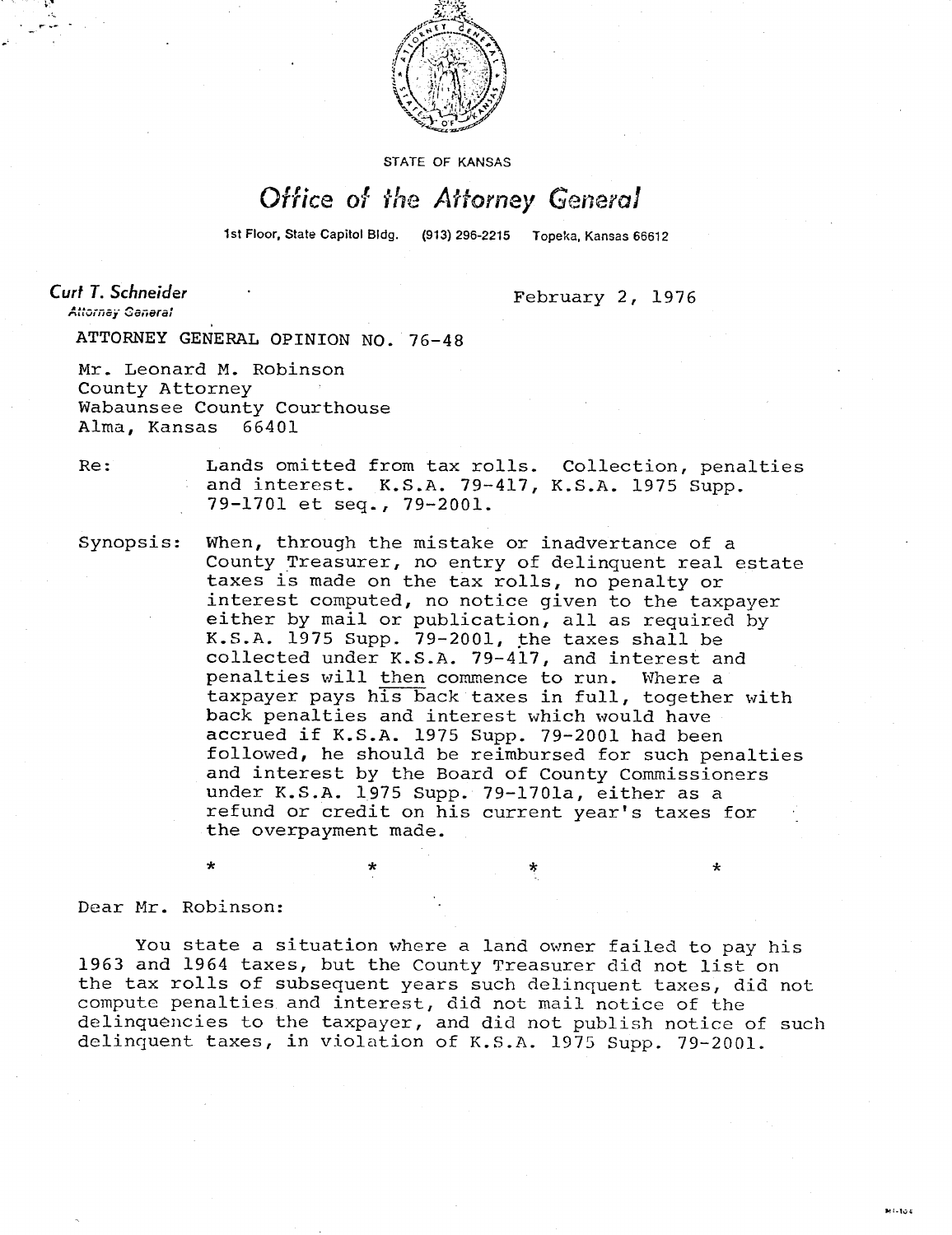Mr. Leonard M. Robinson February 2, 1976 Page 2

Instead the County Treasurer commenced to send tax statements in 1965 and subsequent years to the taxpayer as if there was no delinquency, which taxes have all been paid. You say the laws for tax sales and foreclosure were never enforced against this taxpayer because of this lack of record, and the error was just discovered in 1975 while preparing for a general tax sale.

Further, you state that this taxpayer had sold his property in 1972, free and clear of all encumbrances, because even the abstractor guaranteed clear title showing 1971 and prior year's taxes paid in full. He found no records in the Treasurer's office that the taxes had not been paid.

Upon receiving a tax statement for these back taxes, together with all penalties and interest, on November 1, 1975, this taxpayer paid the entire statement to honor his warranty deed. He now complains and you ask what can be done about this.

> "The rule is well known that in the construction of legislation, courts may look to the purpose and intent of the legislature in its enactment. Government is indispensable to any civilized society and an orderly system of assessment and collection of taxes is an imperative to a government's successful operation." Northern Natural Gas. Co. v. Bender, 208 Kan. 135, 140, 490 P.2d 399, cert. den. 406 U.S. 964, 967, 92 S. Ct. 2408, 32 L. Ed.2d 665 (1971)

The Kansas Supreme Court has also held that where owners of land sold at a tax foreclosure sale had no personal notice, whose names and addresses were readily ascertainable from examination of county records, the tax sale was void and the deed set aside, even though the taxpayer did not complain for 3 1/2 years after confirmation. Chapin v. Aylward, 204 Kan. 448, 464 P.2d 177 (1970).

It is plain that it is the intent of the Courts and the legislature that the orderly system of tax collection as provided by statute must be followed, and taxpayers have the right to rely on it. They have a right to expect notice of delinquent taxes, or They have a right to expect notice of delinquent taxes, or tax sales.